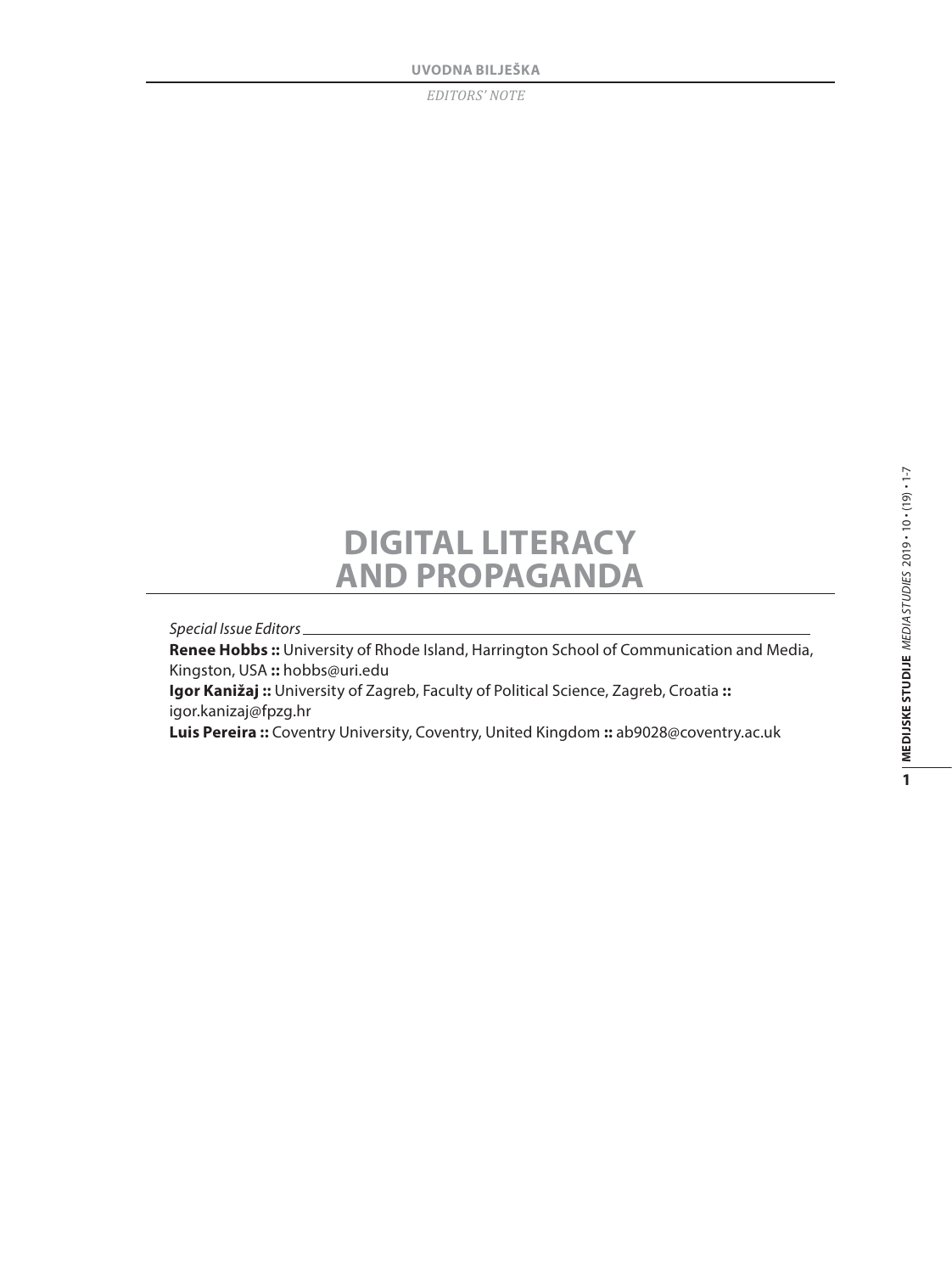The word "propaganda" has a long history and a bad reputation. For many, it connotes both the ravages of the Holocaust and of oppression under Communism. Although the original use of the term referred to the missionary work of the 17th century Catholics aiming to stem the tide of Protestantism, its meaning was reshaped in the 20th century during World War I when propaganda was used to stir nations to world war. Under the Third Reich, all forms of media were used to shape and control public opinion, stifle dissent and promote hatred that led to genocide. As consumer culture developed in the late 20th century, popular culture and advertising brought materialist values to the masses and public relations professionals developed advanced techniques to influence journalistic practice, ensuring that business and corporate interests were prominently featured in public discourse.

Today, propaganda is a part of everyone's daily life both online and offline. It may take the form of partisan news, clickbait, advertising, sponsored content, hoaxes, conspiracy theories or pseudoscience. Propaganda comes out of the mouths of elected political leaders who may (or may not) lie with impunity. When propaganda is used to attack opponents, it can promote mistrust and hatred. All over the world, we see the dangerous consequences of propaganda when it is used as a tool of political power.

With the rise of the Internet and digital culture, propaganda has become increasingly personalized. As algorithms built for the purpose of delivering online advertising offer up an endless supply of persuasion, entertainment and information, propaganda is becoming highly responsive to user behavior. It is also more deeply relational, as family and friends deliver personalized propaganda through social media platforms. Like it or not, propaganda has become a seamless part of everyday life, offering people the comfort of confirming their existing allegiances and beliefs through the dissemination of slogans, memes, images and ideas that reinforce their existing world views.

But propaganda's bad reputation obscures an important reality: it is also essential for democracy. Propagandists may choose to be deeply ethical, using a combination of emotion and information to create social, political and cultural change. Many young activists who have risen to prominence recently, including Malala Yousafzai from Pakistan or Greta Thunberg, the climate change activist who began her work at age 15, use the power of positive propaganda to inspire and engage people around the world. Propaganda can be understood as a form of effective communication that activates strong emotions, simplifies ideas and connects them to people's deepest hopes, fears and dreams. In democratic nations, propaganda helps people make decisions about how to vote. Through propaganda, people can be induced to act together, to overlook our differences and coordinate our actions. Through propaganda, we come to see ourselves as members of the human family, responsible for our collective health and the future of the planet.

Why is propaganda important to media literacy educators? We are now beginning to recognize the risks of the "new shiny object" problem, which sometimes occurs in our community when we focus on the newest technologies and the latest digital platforms. In searching to identify new approaches focusing on our fast-changing digital environments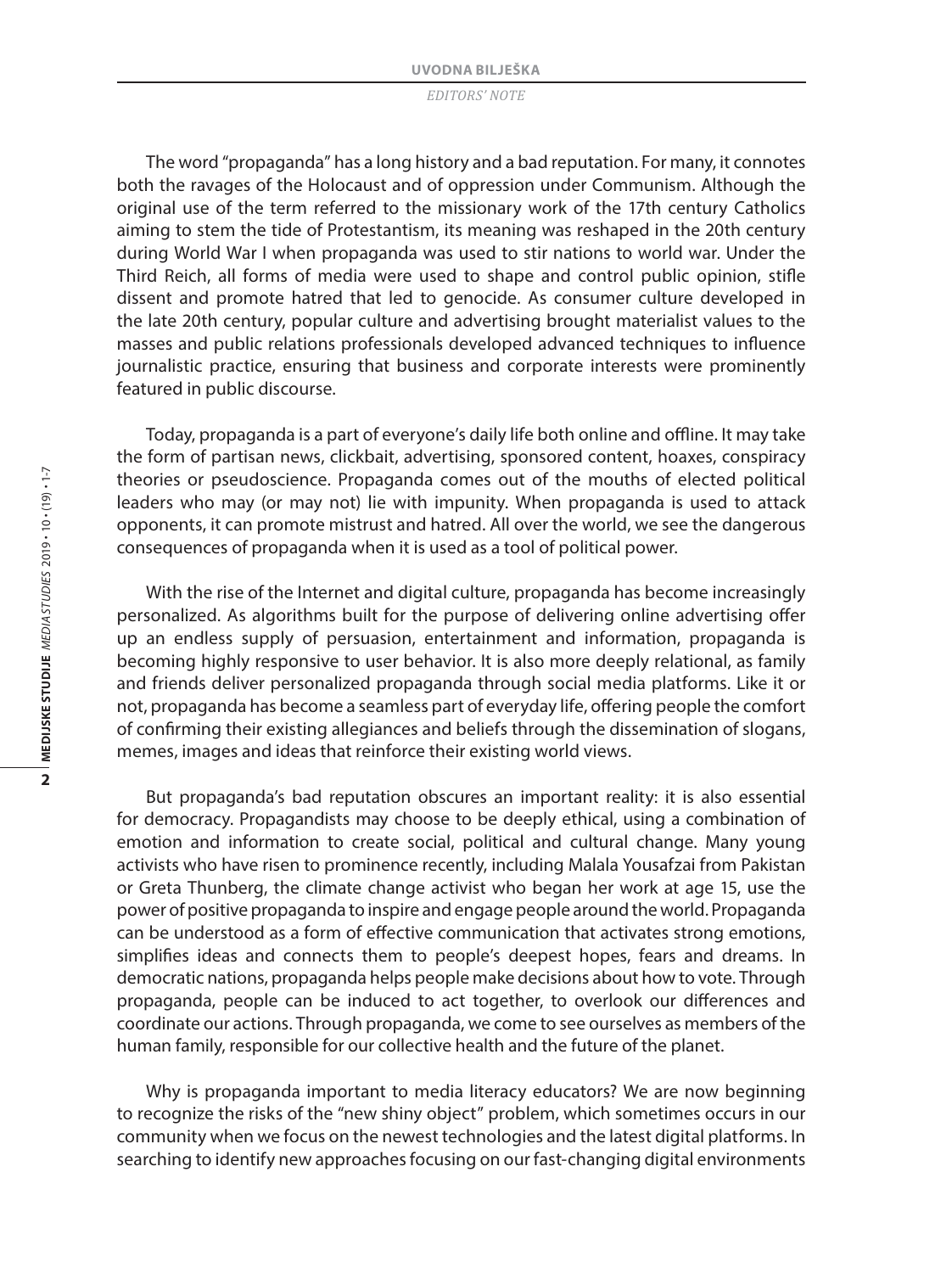and identifies, we may discuss disorders, disinformation and fake news without offering appropriate context that helps people understand the present. When addressing fake news, for example, we may risk getting lost in discussions and losing the overall perspective, sometimes merely due to our fear of ghosts from the past.

But the concept of propaganda offers enormous insight on the complex realities we face today, if we are courageous enough to tackle its diverse connotative meanings and to consider how the term is morphing and changing in the global 21st century cultural context. Because definitions of propaganda have changed over time and because people's understanding of the term are inflected by their life experiences and cultural backgrounds, there is a real opportunity for cross-national dialogue about propaganda. Those coming from post-Communist societies, where government propaganda was rampant, think about propaganda in different ways than those who grew up in other parts of the world where consumer culture and advertising were a dominant cultural force. For example, when Renee Hobbs shared the Mind Over Media project with European educators, with support from European Commission's DG CONNECT program, media literacy educators from Western and Eastern Europe started a dialogue about teaching and learning about propaganda. We discovered that the subtle nuances of our cultural backgrounds shapes the way we understand the term itself. At the Mind Over Media website (www.mindovermedia.eu), users can search for examples of propaganda from among 3,000 examples from 40 countries on topics including migration/immigration, climate change, civil rights, crime and law enforcement, food and nutrition, politics and elections, and more. As we discussed how educators may use the platform with their students, the experience challenged our understanding of propaganda because our cultural starting points (influenced by our understanding and experience from the past) shape our thinking. To understand others, we must engage in multiperspectival thinking. This experience led us to wonder about another key question: How do we as global media literacy educators move beyond our own academic bubbles and silos?

This question is a source of inspiration for this special issue. We acknowledge that the media literacy research community and the civil society initiatives that enact media literacy around the world need strong support, especially in countries and regions that are, in some cases, still surrounded by authoritarian regimes and systems. Yet as you will see, the work presented in this volume challenges our understanding of fake news, disinformation, propaganda and digital and media literacy. As you read further, you may wonder: As people develop skills, can they also become better at excluding others? Might increased competence sometimes lead to radicalization? Can we take the best of our communication channels and gain competences but lose inclusiveness and live in the silos surrounded by our tribe members?

In this volume, researchers from different continents and contexts focus on the diverse communities they inhabit, applying a variety of methodological and theoretical concepts. Experiences learned from our colleagues from France, the UK, Croatia, Portugal, Spain, the USA, Mexico, Turkey and India help us to improve our knowledge of existing global praxis and find a new path for future research.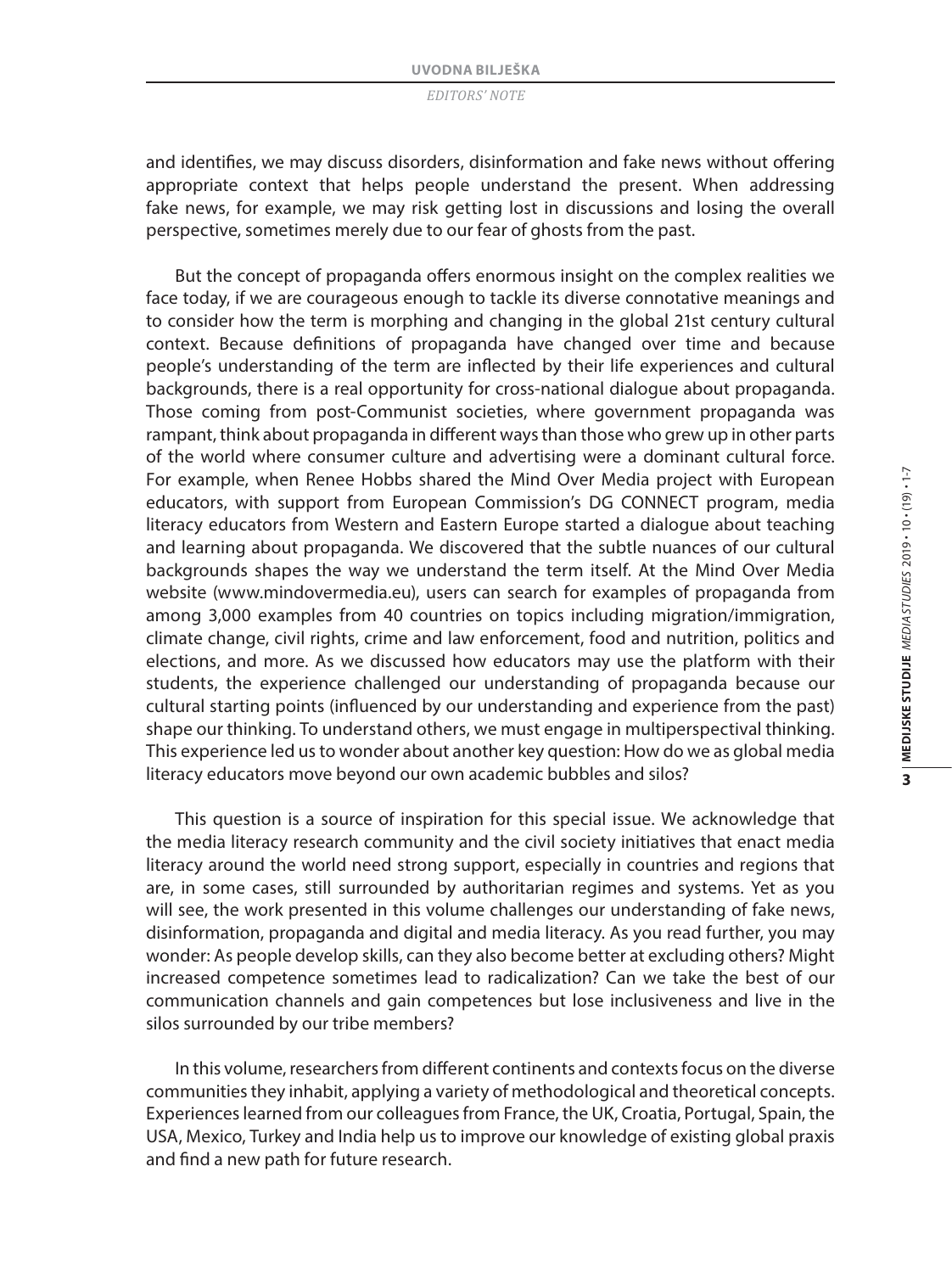$-0.00$ 

We open this special issue with a paper written by Divina Frau-Meigs, who presents a new approach to information disorders by focusing on risks and opportunities for digital media and information literacy. Frau-Meigs offers up a critique of the "cyberist" worldview and recognizes new risks for democracy in the context of the reorganisation of power through changing technologies advanced by the digital world. As she sees it, the world's cumulative information disorders may force educators to learn more about how "data impact media and media impact data." She raises the question of trust and reliability in institutions and media, noting that it connects with the "the overall democratic cost" however still "hard to prove because it is dissipated and distilled." While analysing existing challenges, she recognizes the paradox of trust in the social media environment. Frau-Meigs does not see a solution in fact-checking but argues that social media platforms may help to create opportunities to develop a "rebooted and retooled" form of media and information literacy.

Another valuable contribution to this special issue of *Media Studies* comes from Julian McDougall. The author adapted and re-purposed for this special issue his article from his forthcoming book, *Fake News vs. Media Studies: Travels on False Binary*. He gathered 25 interviews from multi-stakeholder workshops and managed to capture dialogue between media educators, journalists, students and information professionals. McDougall offers a new path for tackling new information challenges in our society. With detailed recommendations based upon the research, he provides strong arguments for media education to be mandatory in schools "as the first response to the problem of propaganda fake news/disinformation and asking for critical exploration of social media, algorithms and big data to be included in the media education curriculum."

Discussion on fake-news is further elaborated in detail by Ana Melro and Sara Pereira in their contribution, entitled "Fake or Not Fake? Perceptions of Undergraduates on (Dis) information and Critical Thinking." Presenting the results of mixed-method empirical research with undergraduate students in Portugal, researchers explore the following question: "How important is the 'truth' for journalism and for society?" The main goal of their research is to question students' understanding of critical thinking and their perceptions of its relevance. Students' identification of truthfulness and falsehood is associated with their level of education, of course. Melro and Pereira also identify five calls to action from different stakeholders in their society. However, they also go a step further and open a new research question: "how can news and media literacy be fostered in schools and families while addressing changing practices and perceptions of (dis) information?"

Other researchers in this volume take up the task of documenting the need for media literacy competencies of learners, teachers, parents and children, and even journalists. For example, Julieta Flores-Michel and associates examine some of the challenges associated with media consumption among students in Mexico. Flores-Michel strongly emphasizes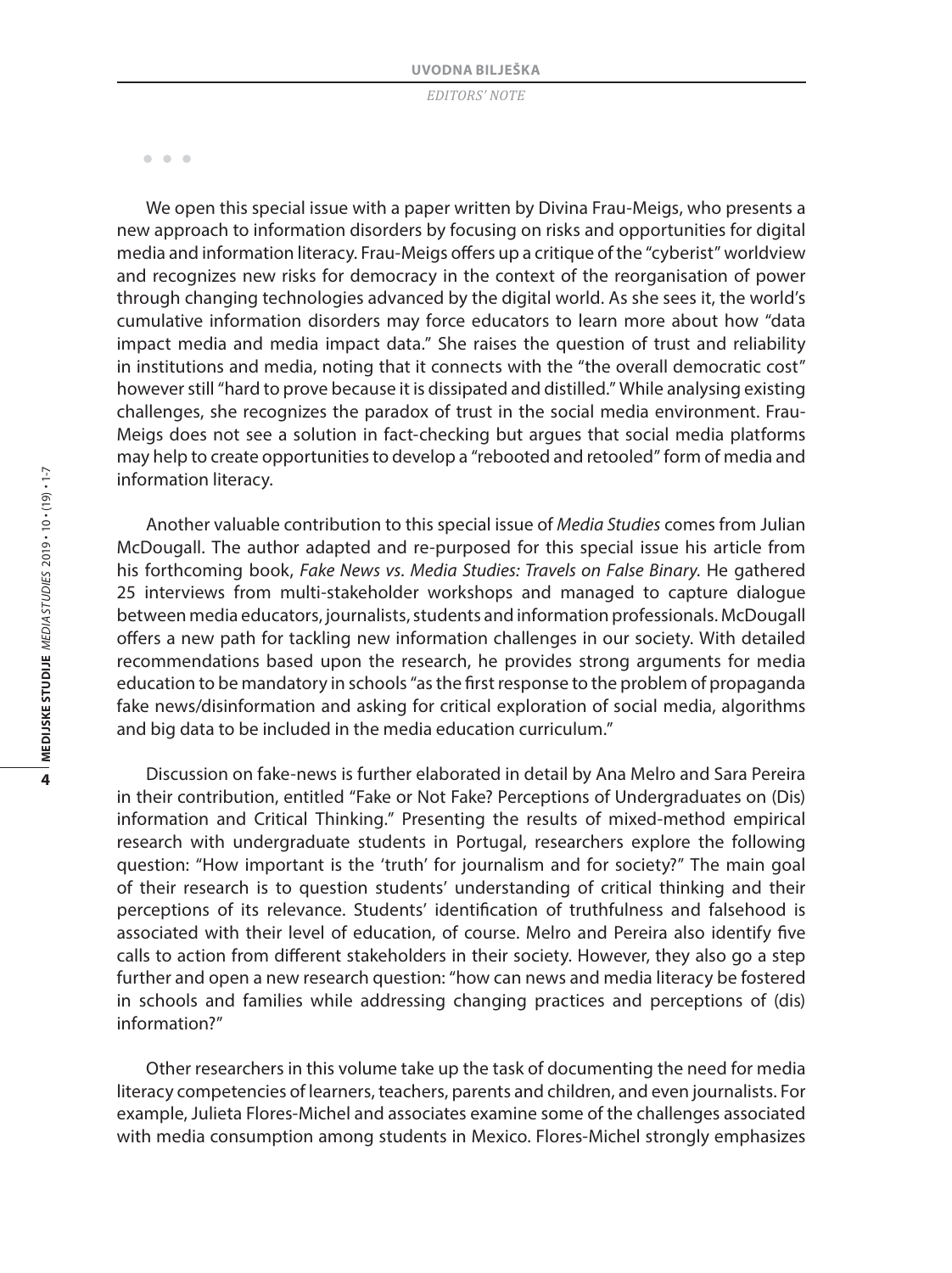the importance of education "as the best way to achieve media literacy" and claims that there is a strong need for further research among students in Mexico. While Mexico is still not yet plugged into huge transnational research projects, in Croatia, a complete overview of media habits of children and parents was made possible as a result of participation in the EU Kids Online project. Danijel Labaš and Lana Ciboci share their comprehensive overview and analysis of parental mediation techniques in Croatia. The article documents the need to hear the voice of parents while building new policies and to recognize them as relevant stakeholders in discussions on media literacy. In point of fact, although the research shows that they are dissatisfied with the inclusion of online safety in the Croatian educational system, their attitudes were not taken into account within the 2019 changes of the curricula.

To understand the role of digital and media literacy in higher education, Yota Dimitriadi contributes with a case study focused on competencies and skills of future teachers, who, according to Dimitriadi, have been rather neglected in previous UK research. The author provides evidence to show that, as future teachers develop digital competencies, they become more confident about their professional expertise and developing identity as educators. Furthermore, Dimitriadi offers up ideas about empowering tutors in education with an effective way of teaching and building new digital learning methods.

Issues of identity surface in Kiran Vinod Bhatia's work on social media and religious identity. In examining Indian adolescents as an example, the author shows how digital literacy is used to enact young people's political and religious identity in ways that contribute to religious polarization, creating echo chambers and belief silos. This research documents a social media ethnography of 49 high school students over a period of eighteen months in villages in Gujarat, India. For these young people, sadly, social media is used to reproduce political polarization and religious discrimination. Bhatia's research sheds new light on the online behavior of children and young people in rural communities showing how online interactions justify and validate prejudice. Young people practice conceptualizing the "religious other" using social media platforms. Through their discourse, they reinforce negative representations of the other in ways that may lead to discrimination and even violence.

While journalists may feel that they are contributing to public media literacy through fact-checking the news, Recep Unal and Alp Şahin Çiçeklioğlu challenge the work of Turkish fact-checkers in their paper in this volume. It is ironic that in an era where many journalism organizations are playing the fact-checking card, there is still so little research about the actual value of fact-checking as it influences the development of public trust and the development of media literacy competencies. They examine the work of Teyit. org, an independent fact-checking organization based in Turkey. This organization aims to prevent false information from spreading online, help media consumers develop their media literacy skills, and develop methods to promote critical thinking. Most of the factchecking done by Teyit.org focuses on politics as a topic. The organization has been publishing their work in both Turkish and English languages on suspicious content since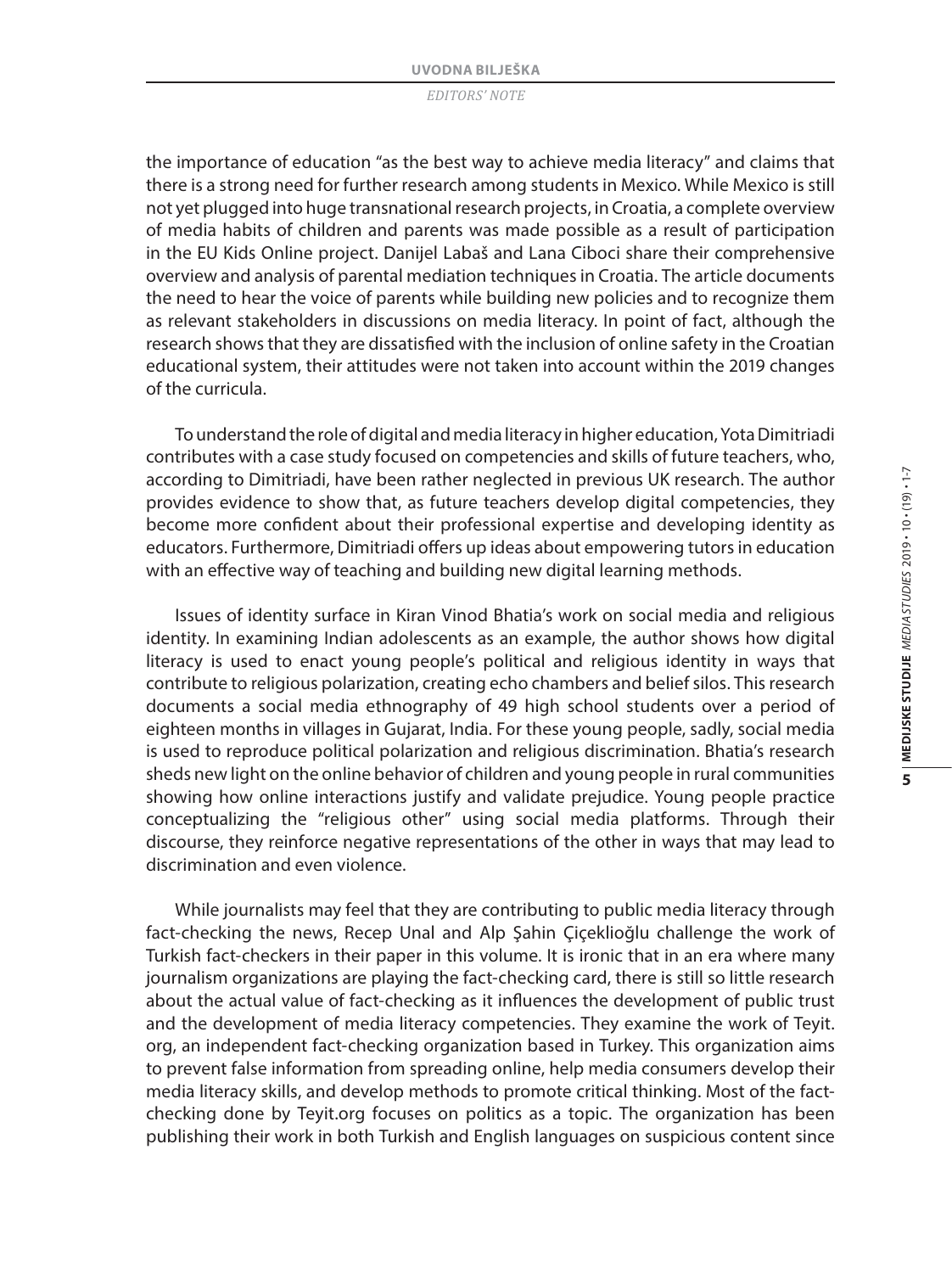2016. This paper is an important step towards developing an overall assessment of the role of fact-checking organizations in Turkey in relation to the development of media literacy competencies among the general public.

Apart from the special issue, in the spirit of cross-national inquiry in media studies and media literacy, we are also introducing a paper by Laura Cervi titled "Similar Politicians, Different Media. Media Treatment of Sex Related Scandals in Italy and the USA." Cervi uses the case study method to identify similarities and differences in reporting about sex scandals by Italian and American media, providing interesting material through a detailed visual, text and journalistic analysis. Such work may inspire scholars and educators to consider how to explore cultural differences in media as a productive way to advance knowledge and understanding among learners of all ages.

 $-0.00$ 

In editing this special issue, we pondered the future of digital and media literacy. Certainly the field of media education overall has benefitted from the rising global interest in fake news, disinformation and propaganda. In the last two years we have witnessed a lot of effort by various stakeholders trying to deal with the issue. Politicians, political institutions, media organizations, educational institutions, philanthropies, computer scientists, businesses and civil society organizations have engaged with the problem as they see it. Although the fake-news debate has been an extraordinary opportunity for the field of digital and media literacy educators, we still have not tapped into the full potential of digital and media literacy to empower our citizens to fight for better democracy. Other related issues that continue to trouble us as members of the community of global media literacy scholars and practitioners include the following issues:

**Role of Digital Platforms.** Digital platform companies are embracing digital and media literacy education initiatives in response to pressures from governments around the world. As they develop initiatives that enable them to claim that they are being more accountable to the public interest, we could be seduced by the scope and scale of this work. Fancy social responsibility projects provided by industry are attractive to policymakers and they may even be viewed as the only (or most effective) way to respond to the challenges of the present time. But such projects generally omit a focus on the role of digital advertising as the engine of the Internet. They are unlikely to help students distinguish between new forms of advertising that are designed to influence people and will not address the actual or potential harms of highly personalized entertainment, information and persuasion. Without a robust critical dimension, such approaches to digital and media literacy are unlikely to activate genuine critical thinking in relation to the socio-economic contexts in which media messages circulate and have power.

**Recognizing Self-Interest.** Governments and the business community emphasize the potential of digital literacy to revive our economies, but de-contextualized skills training does little to build the habits of mind and citizenship competencies required